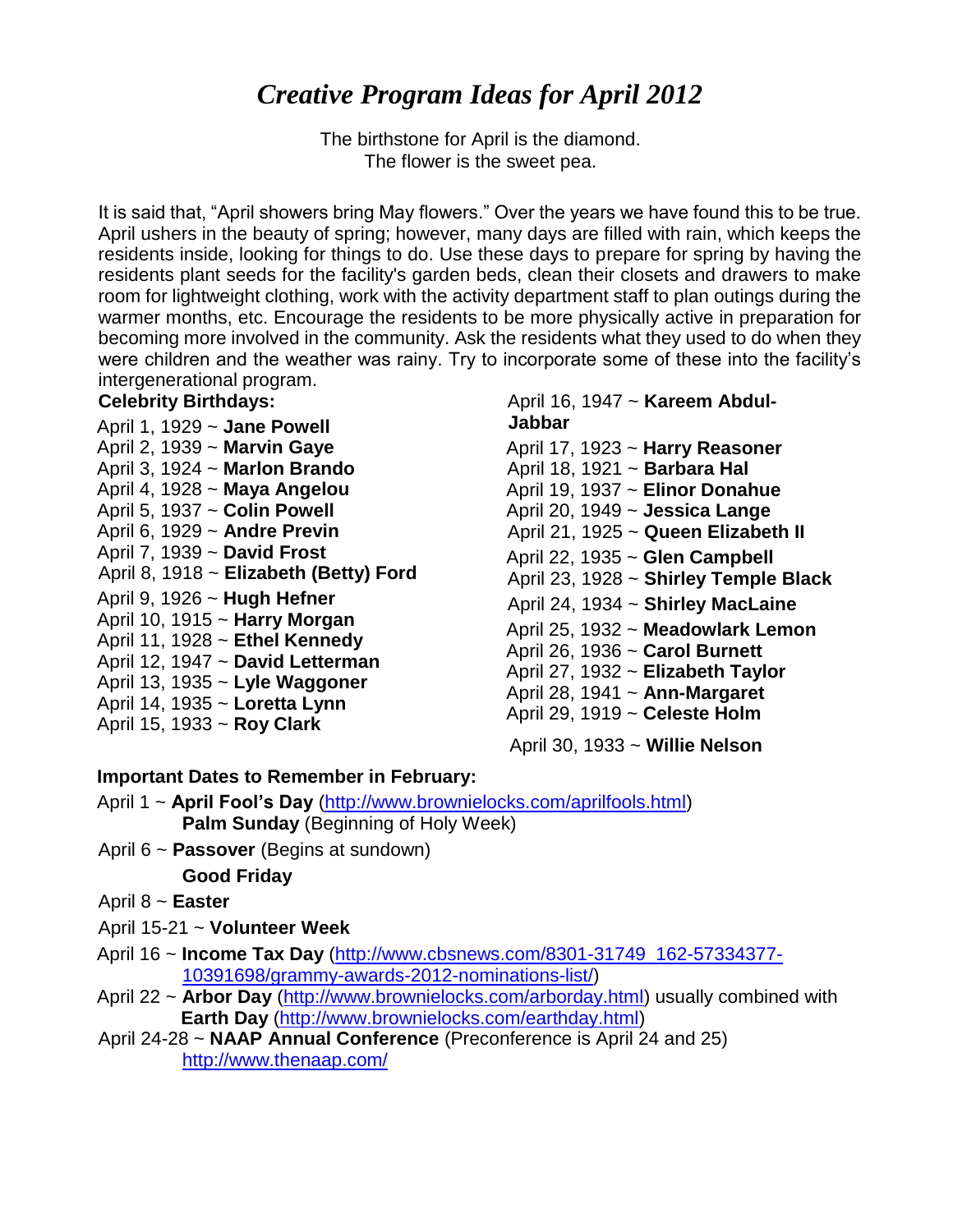**Celebrate Diversity Month:** America is known as a "melting pot" because of the diverse ethnic groups who have settled here and made this country strong. Today is the day to celebrate this diversity. Determine how many different ethnic groups are represented at your facility – residents, volunteers, and staff. Put a large map of the world in a prominent place within the facility. Attach a small flag to indicate from which country someone's ancestors immigrated. During the month, feature ethnic meals, crafts, music, intergenerational activities, etc. based on the countries represented. Incorporate ideas from the residents, families and staff.

**Community Spirit Days:** During April, many communities participate by collecting items for charities that benefit those in need within the community. Work with community leaders to be part of this celebration. Meet with the residents to determine what part they would like to play – becoming a drop-off site, sorting donations, serving as volunteers at the local food pantry, etc.

**Jazz Appreciation Month:** Celebrate jazz by highlighting the glories of this music as both an historical and a living treasure. Discuss great jazz artists and play some of their music. Have the residents choose their favorites. Contact your local high school to see if they have a Jazz Band and invite them to perform for the residents. For more information, visit: [http://www.apassion4jazz.net/,](http://www.apassion4jazz.net/) [http://www.redhotjazz.com/index.htm,](http://www.redhotjazz.com/index.htm) or [http://www.jass.com/.](http://www.jass.com/)

**Humor Month:** Ask the residents what makes them laugh. Discuss the therapeutic value of laughter. Begin each activity with a joke and invite the residents to bring a joke to share with the group. Write original jokes and put them in the residents' newsletter for everyone to enjoy. Show episodes of comedic classics, e.g., *I Love Lucy, Laurel and Hardy, Red Skeleton, The Danny Kaye Show*, as well as current television comedies.

#### **April 2 ~ Children's Book Day**

Commemorate the birthday of Hans Christian Andersen by discussing the many children's books written by this world famous author. Andersen's books are still read to children across the world. Invite the children involved in the intergenerational program to come for a special story hour. Have the residents choose which book to read to the children. After the book is finished have the participants draw pictures featuring scenes from the story. For more information, visit: [http://hca.gilead.org.il/,](http://hca.gilead.org.il/) [http://en.wikipedia.org/wiki/Hans\\_Christian\\_Andersen,](http://en.wikipedia.org/wiki/Hans_Christian_Andersen) and [http://www.andersenfairytales.com/en/main.](http://www.andersenfairytales.com/en/main)

#### **April 9 ~ White House Easter Egg Roll**

Traditionally held on the first Monday after Easter, this event began in 1810 on the Capitol grounds and later moved to the south lawn of the White House in the 1870s. Organize your own Easter egg hunt for the residents and their grandchildren within the facility and outdoors (if appropriate). Have the residents and children involved in the intergenerational program decorate the eggs. Purchase some plastic eggs and hide small prizes and money in them. Add the plastic eggs to the hunt. Distribute small baskets to use for collecting the eggs. Set your own rules – limit the number of eggs each person can collect, pair residents and children, define an area, divide the children into age groups and stagger starting times to give the younger children more time, etc.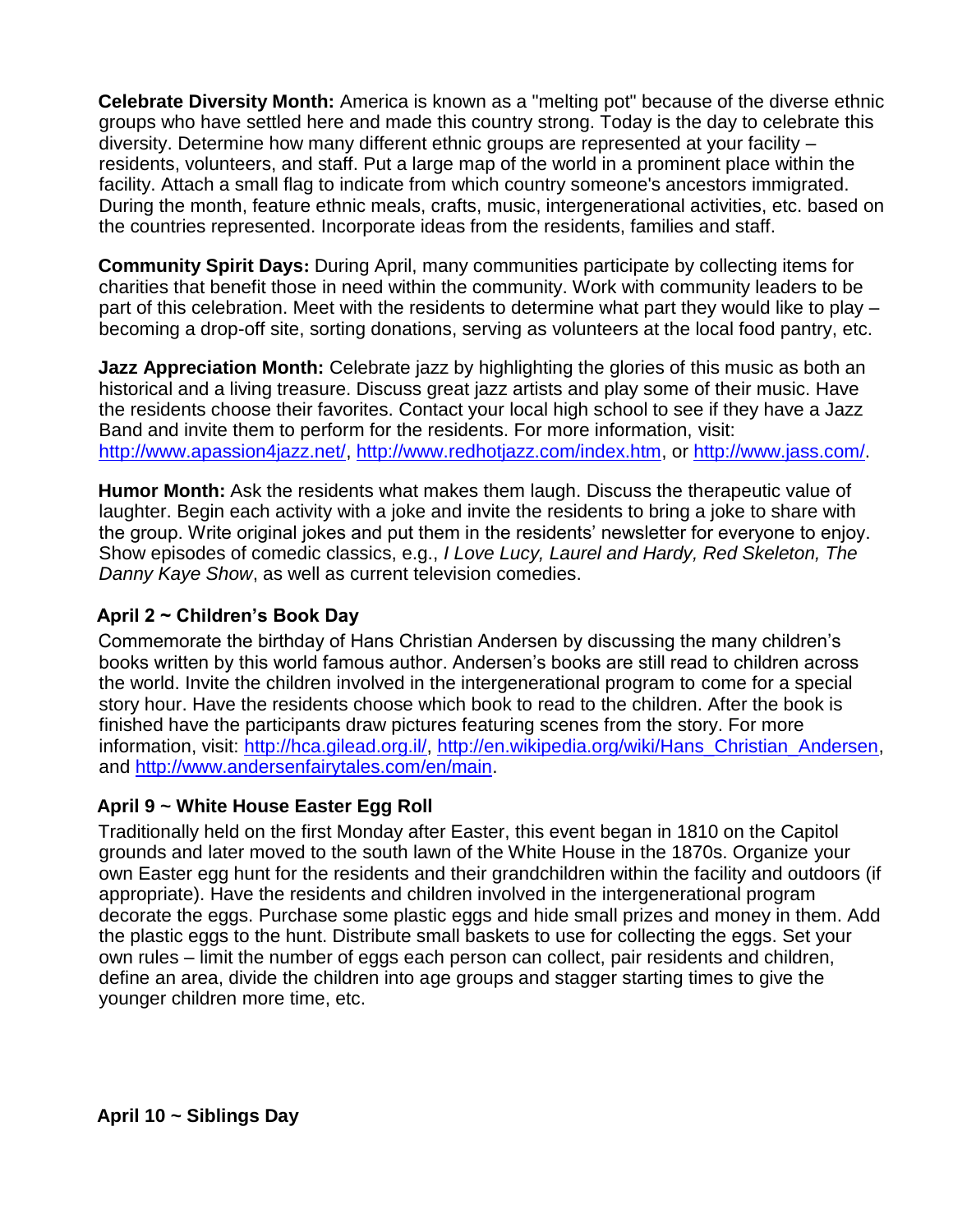Invite the residents to share information and stories about their siblings. Ask the residents to describe their funniest and most memorable moments about their siblings. Help the residents write a note or send a card to each of their siblings. Take a picture of the resident and include a copy with each note or card. Volunteers and family members can help with this project.

## **April 11 ~ Barbershop Quartet Day**

Discuss barbershop quartets and what made their type of music so appealing. Determine if any of the residents sang in a barbershop quartet and what they thought about the experience. Gather pictures of barbershop quartets and examples of their music. Ask the residents what they like best about this type of music. For more information, visit: [http://en.wikipedia.org/wiki/Barbershop\\_music,](http://en.wikipedia.org/wiki/Barbershop_music) and

[http://www.acappellafoundation.org/essay/bbshistory.html.](http://www.acappellafoundation.org/essay/bbshistory.html)

## **April 12th ~ National Licorice Day**

When one thinks of licorice, black licorice comes to mind; however, many other flavors now exist. There is chocolate, cherry, and strawberry to name a few. Pass out samples of the various flavors and have the residents choose their favorites. To learn about the history and health benefits of licorice, visit:

[http://www.wholehealthmd.com/refshelf/substances\\_view/1,1525,801,00.html](http://www.wholehealthmd.com/refshelf/substances_view/1,1525,801,00.html) and [http://www.wholefoods.com/healthinfo/wholehealth/licorice.html.](http://www.wholefoods.com/healthinfo/wholehealth/licorice.html)

## **April 15-21 ~ Coin Collecting Week**

Collecting coins can be a lot of fun and very interesting. Discuss the history of coin collecting. Determine if any of the residents collected coins. A good way to get started is with pennies, so break open those penny jars lying around the house. Purchase a set of penny coin holders. Using a magnifying glass, ask the residents to help catalog the pennies according to the date and place where it was minted. Perhaps you'll find a penny of real value! For more information, visit:<http://coins.about.com/b/2006/09/11/the-history-of-coin-collecting.htm> and [http://www.aboutcoincollecting.com/coinhistory.htm.](http://www.aboutcoincollecting.com/coinhistory.htm)

## **April 17 ~ Ford Mustang Day**

The Ford Mustang was introduced in the 1960s and has achieved international fame. Invite a Ford Mustang Club to visit the facility and display their cars. Invite family members, volunteers and employees who have Mustangs to participate in the event. Encourage each owner to share pertinent information about their vehicle with the residents. This is an excellent men's activity. For information about the Mustang, contact a local dealership and ask for brochures and videos or visit: [http://www.fordvehicles.com/cars/mustang/,](http://www.fordvehicles.com/cars/mustang/) [http://www.allfordmustangs.com/,](http://www.allfordmustangs.com/) and [http://www.mustangworld.com/.](http://www.mustangworld.com/)

## **April 22 ~ Jelly Bean Day**

Jelly beans have been around since biblical times. Jelly Belly is the most well-known variety of this confection. Purchase a variety of these name-brand jelly beans for a taste comparison activity. Have the residents vote for their favorite flavor. Demonstrate how mixing two flavors can result in a new taste sensation. Use the flavor guide as a reference. For more information, visit:<http://www.jellybelly.com/404.aspx> and [http://weirdweb.net/jelly/menu.html.](http://weirdweb.net/jelly/menu.html)

**April 23-29 ~ Astronomy Week**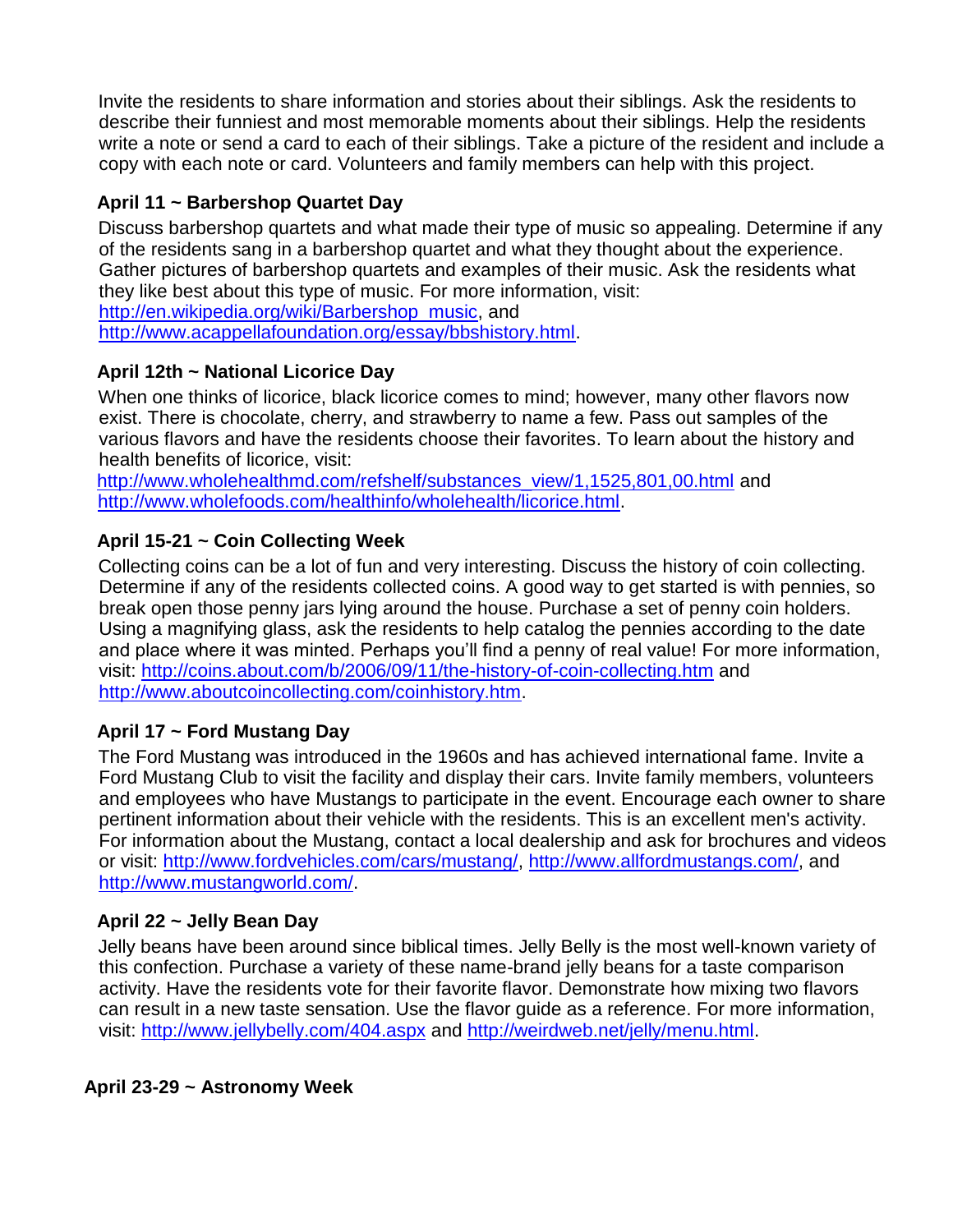Discuss the science of astronomy and telescopes. Contact a local astronomy group and invite the members to present a program about astronomy for the residents and children involved in the intergenerational program. Discuss how a telescope is made, how they work, the location of the largest telescope in America, famous astronomers, etc. For more information, visit: [http://www.astroleague.org/al/astroday/astroday.html,](http://www.astroleague.org/al/astroday/astroday.html) [http://apod.nasa.gov/apod/,](http://apod.nasa.gov/apod/) and [http://en.wikipedia.org/wiki/Astronomy.](http://en.wikipedia.org/wiki/Astronomy)

## *Tin Can Herb Pots*

What you'll need:

- empty aluminum can
- Screwdriver and hammer
- Liquid gesso (recommended: Liquitex Basics Gesso)
- Acrylic craft paints in colors of your choice
- Acrylic sealer spray, matte finish
- Craft stick
- Thin cardboard
- Pinking shears
- Black permanent marker
- 5-10 small rocks, stones or pebbles
- 1½ cups potting soil
- 4-inch potted herb plant
- White craft glue
- Water
- Flower stickers (optional)

#### **How to make it:**

- 1. Completely wash and dry the aluminum can. If necessary, sand off any rough edges from the opening of the can.
- 2. Turn the can upside down. Have a volunteer use a screwdriver or other pointed object to poke holes in the bottom of the can. Use a hammer to tap the end of the screwdriver to make the holes.
- 3. Paint the outside of the can with one coat of gesso. Let it dry completely.
- 4. Paint the can in the desired color; repeat coats if needed.
- 5. Have the residents decorate the can the way they want. Use a thin paint brush for long lines; dip the end of the paint brush into paint for polka dots.
- 6. Decorate with stickers if desired.
- 7. Have a volunteer take the decorated cans outside and spray the outside of the completed can with acrylic sealer spray. Let it dry.
- 8. Place enough rocks or pebbles in the bottom of the can to form a single layer.
- 9. Add enough potting soil to fill the can two-thirds full.